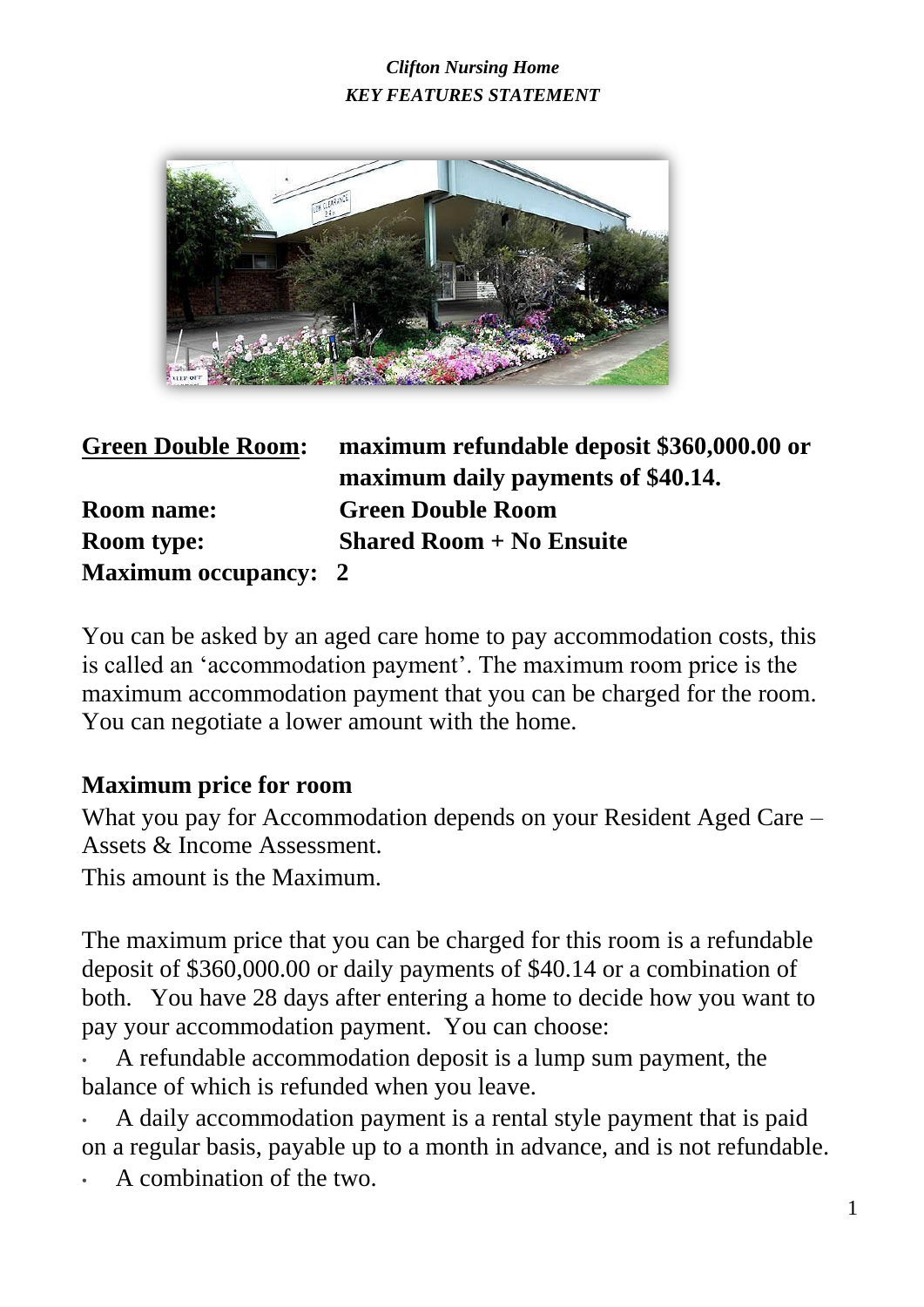## **Explanation of payment options**

Residents can choose to pay for their accommodation by a refundable deposit, a daily payment, or a combination of both. A refundable deposit is paid as a lump sum amount.

A daily payment accrues daily and is paid periodically, for example monthly. A combination payment includes both a partial lump sum and daily payments. You can choose to pay for your accommodation payment with both a part lump sum refundable accommodation deposit and ongoing rental style daily accommodation payments. You can negotiate the amount of lump sum and rental style payments with the home.

## **Example of a combination payment for room**

For this room a resident could pay, for example, 50% of the price by a refundable deposit of \$180,000.00 and 50% of the price by daily payments of \$20.07.

## **Room description**

Rooms are all well maintained and appointed with comfortable furniture. Room size (for example, square metres) excluding ensuite: 30 sq. m

## **Common areas**

Common areas are large and airy with access to surrounding garden areas. Comfortable lounge chairs are provided. TV is available in some of the common areas.

## **Special accommodation or design features of the room or home. Not Applicable**

Aged care homes are required to provide certain services to you by law. Some homes may include additional services in the accommodation payment, at no additional cost.

## **Additional care or services included in the room price. Not Applicable**

Aged care homes may make additional services available to you at an additional cost (not included in the accommodation payment). These are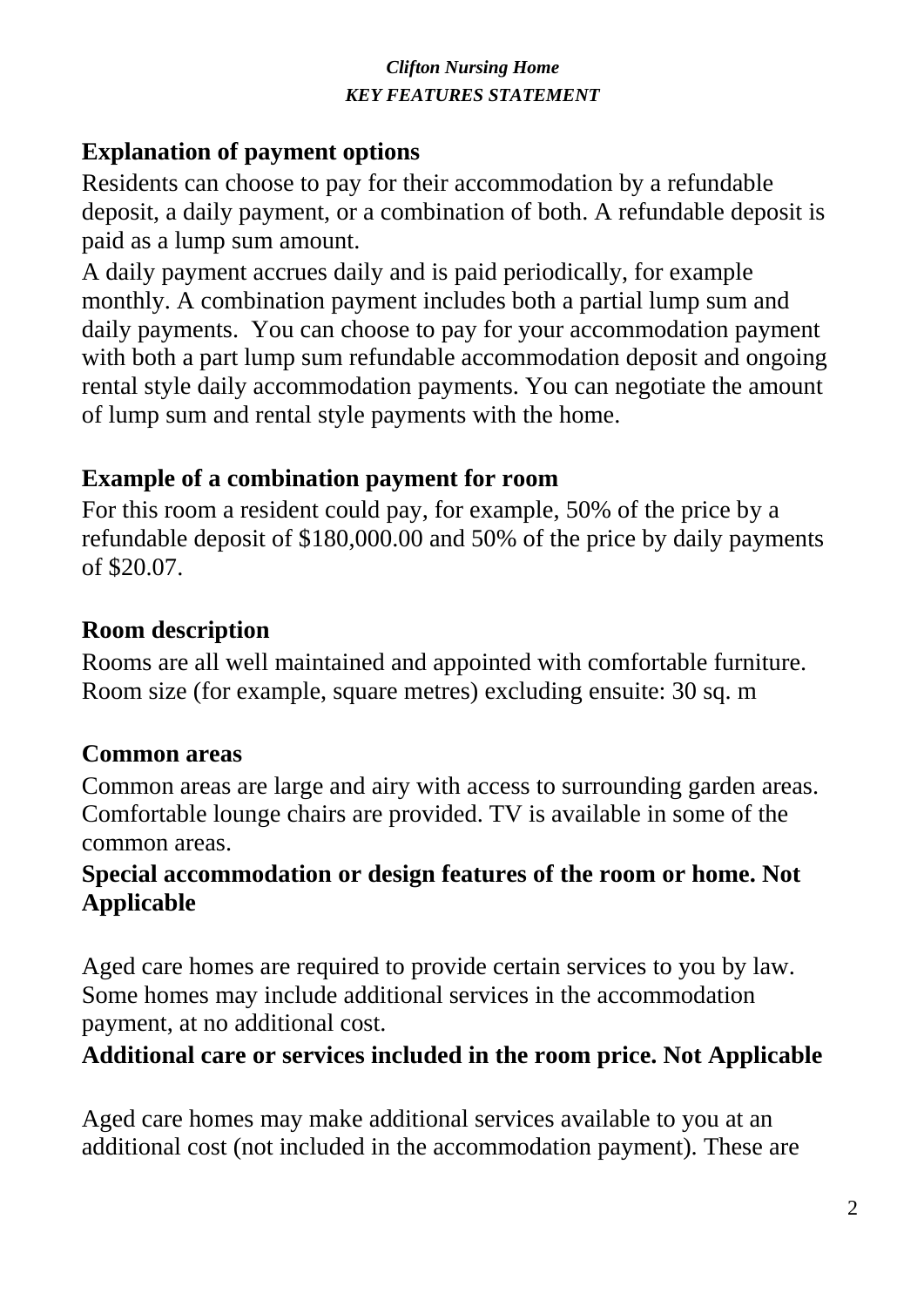optional and you may choose which, if any, additional services you receive.

### **Optional additional care or services not included in the room price, charged at extra cost. Not Applicable**

Extra service status is granted by the Department of Social Services and involves the provision of a higher standard of accommodation, food and services.

### **Is this room offered on an extra service basis? No**

| <b>Green Single Room:</b>   | maximum refundable deposit \$360,000.00 or |
|-----------------------------|--------------------------------------------|
|                             | maximum daily payments of \$40.14.         |
| <b>Room name:</b>           | <b>Green Single Room</b>                   |
| <b>Room type:</b>           | Single Room $+$ No Ensuite                 |
| <b>Maximum occupancy: 1</b> |                                            |

You can be asked by an aged care home to pay accommodation costs, this is called an 'accommodation payment'. The maximum room price is the maximum accommodation payment that you can be charged for the room. You can negotiate a lower amount with the home.

## **Maximum price for room**

The maximum price that you can be charged for this room is a refundable deposit of \$360,000.00 or daily payments of \$40.14 or a combination of both.

You have 28 days after entering a home to decide how you want to pay your accommodation payment. You can choose:

• A refundable accommodation deposit is a lump sum payment, the balance of which is refunded when you leave.

• A daily accommodation payment is a rental style payment that is paid on a regular basis, payable up to a month in advance, and is not refundable. A combination of the two.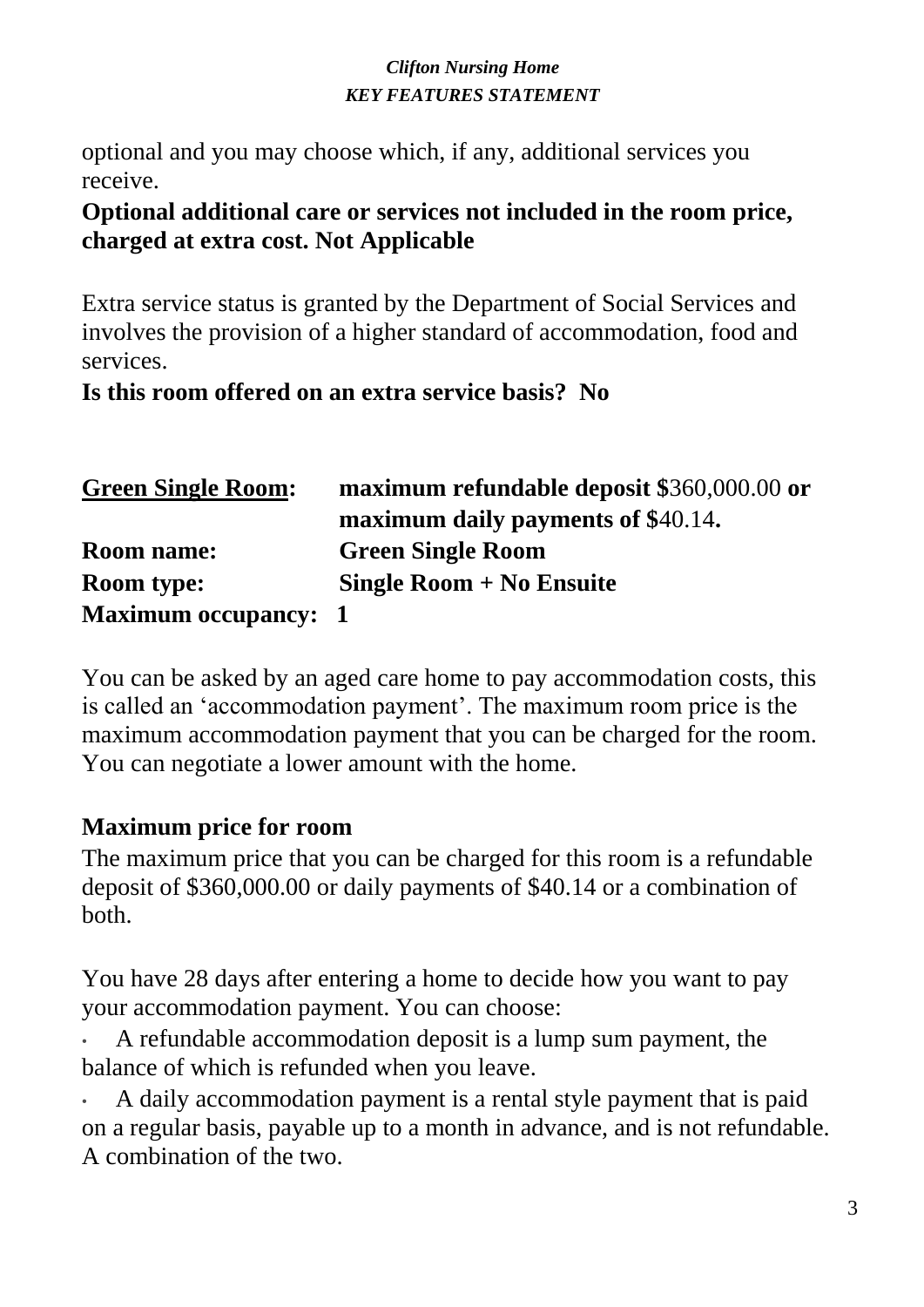## **Explanation of payment options**

Residents can choose to pay for their accommodation by a refundable deposit, a daily payment, or a combination of both. A refundable deposit is paid as a lump sum amount. A daily payment accrues daily and is paid periodically, for example monthly. A combination payment includes both a partial lump sum and daily payments.

You can choose to pay for your accommodation payment with both a part lump sum refundable accommodation deposit and ongoing rental style daily accommodation payments. You can negotiate the amount of lump sum and rental style payments with the home.

## **Example of a combination payment for room**

For this room a resident could pay, for example, 50% of the price by a refundable deposit of \$180,000.00 and 50% of the price by daily payments of \$20.07.

## **Room description**

Rooms are all well maintained and appointed with comfortable furniture. Room size (for example, square metres) excluding ensuite: 18 sq. m

## **Common areas**

Common areas are large and airy with access to surrounding garden areas. Comfortable lounge chairs are provided. TV is available in some of the common areas.

## **Special accommodation or design features of the room or home. Not Applicable**

Aged care homes are required to provide certain services to you by law. Some homes may include additional services in the accommodation payment, at no additional cost.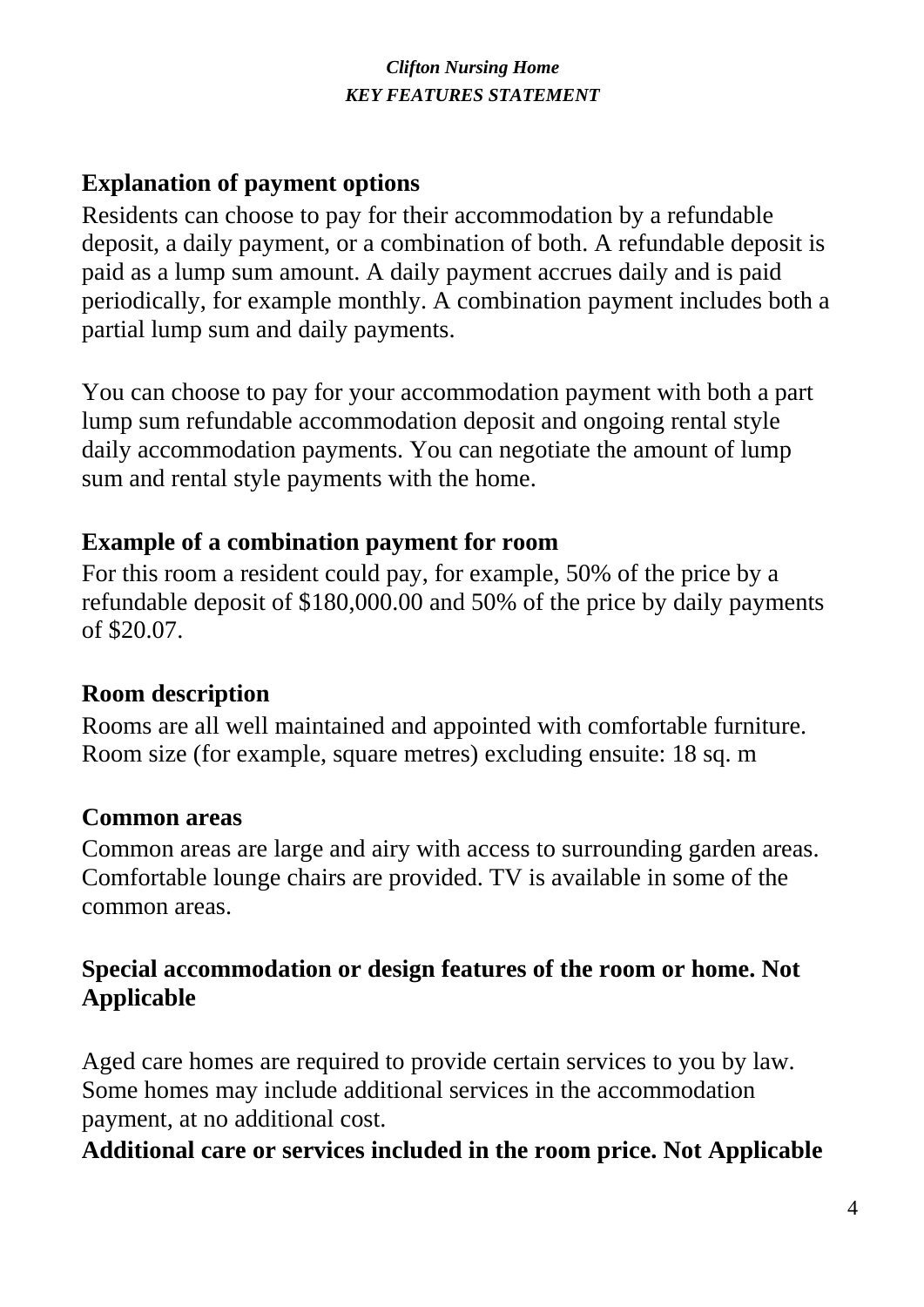Aged care homes may make additional services available to you at an additional cost (not included in the accommodation payment). These are optional and you may choose which, if any, additional services you receive.

## **Optional additional care or services not included in the room price, charged at extra cost. Not Applicable**

Extra service status is granted by the Department of Social Services and involves the provision of a higher standard of accommodation, food and services.

### **Is this room offered on an extra service basis? No**

| <b>Gold Single Room:</b>    | maximum refundable deposit \$360,000.00 or |
|-----------------------------|--------------------------------------------|
|                             | maximum daily payments of \$40.14.         |
| <b>Room name:</b>           | <b>Gold Single Room</b>                    |
| <b>Room type:</b>           | <b>Single Room + Private Ensuite</b>       |
| <b>Maximum occupancy: 1</b> |                                            |

You can be asked by an aged care home to pay accommodation costs, this is called an 'accommodation payment'.

The maximum room price is the maximum accommodation payment that you can be charged for the room. You can negotiate a lower amount with the home.

## **Maximum price for room**

The maximum price that you can be charged for this room is a refundable deposit of \$360,000.00 or daily payments of \$40.14 or a combination of both.

You have 28 days after entering a home to decide how you want to pay your accommodation payment. You can choose:

• A refundable accommodation deposit is a lump sum payment, the balance of which is refunded when you leave.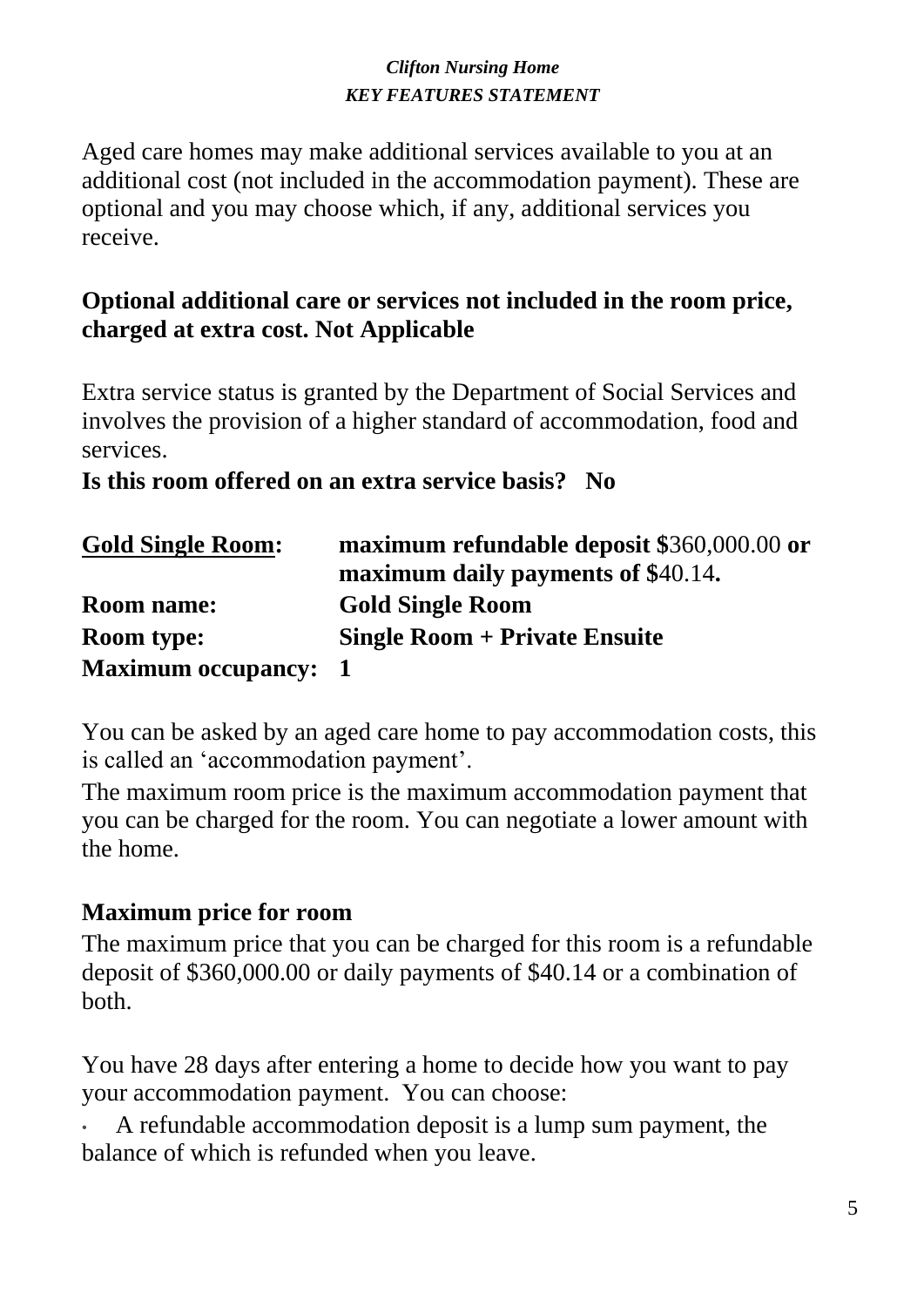• A daily accommodation payment is a rental style payment that is paid on a regular basis, payable up to a month in advance, and is not refundable. A combination of the two.

## **Explanation of payment options**

Residents can choose to pay for their accommodation by a refundable deposit, a daily payment, or a combination of both. A refundable deposit is paid as a lump sum amount. A daily payment accrues daily and is paid periodically, for example monthly. A combination payment includes both a partial lump sum and daily payments.

You can choose to pay for your accommodation payment with both a part lump sum refundable accommodation deposit and ongoing rental style daily accommodation payments. You can negotiate the amount of lump sum and rental style payments with the home.

## **Example of a combination payment for room**

For this room a resident could pay, for example, 50% of the price by a refundable deposit of \$180,000.00 and 50% of the price by daily payments of \$20.07.

## **Room description**

Rooms are all well maintained and appointed with comfortable furniture. Room size (for example, square metres) excluding ensuite: 12.25 sq. m

## **Common areas**

Common areas are large and airy with access to surrounding garden areas. Comfortable lounge chairs are provided. TV is available in some of the common areas.

Special accommodation or design features of the room or home. Not Applicable Aged care homes are required to provide certain services to you by law. Some homes may include additional services in the accommodation payment, at no additional cost.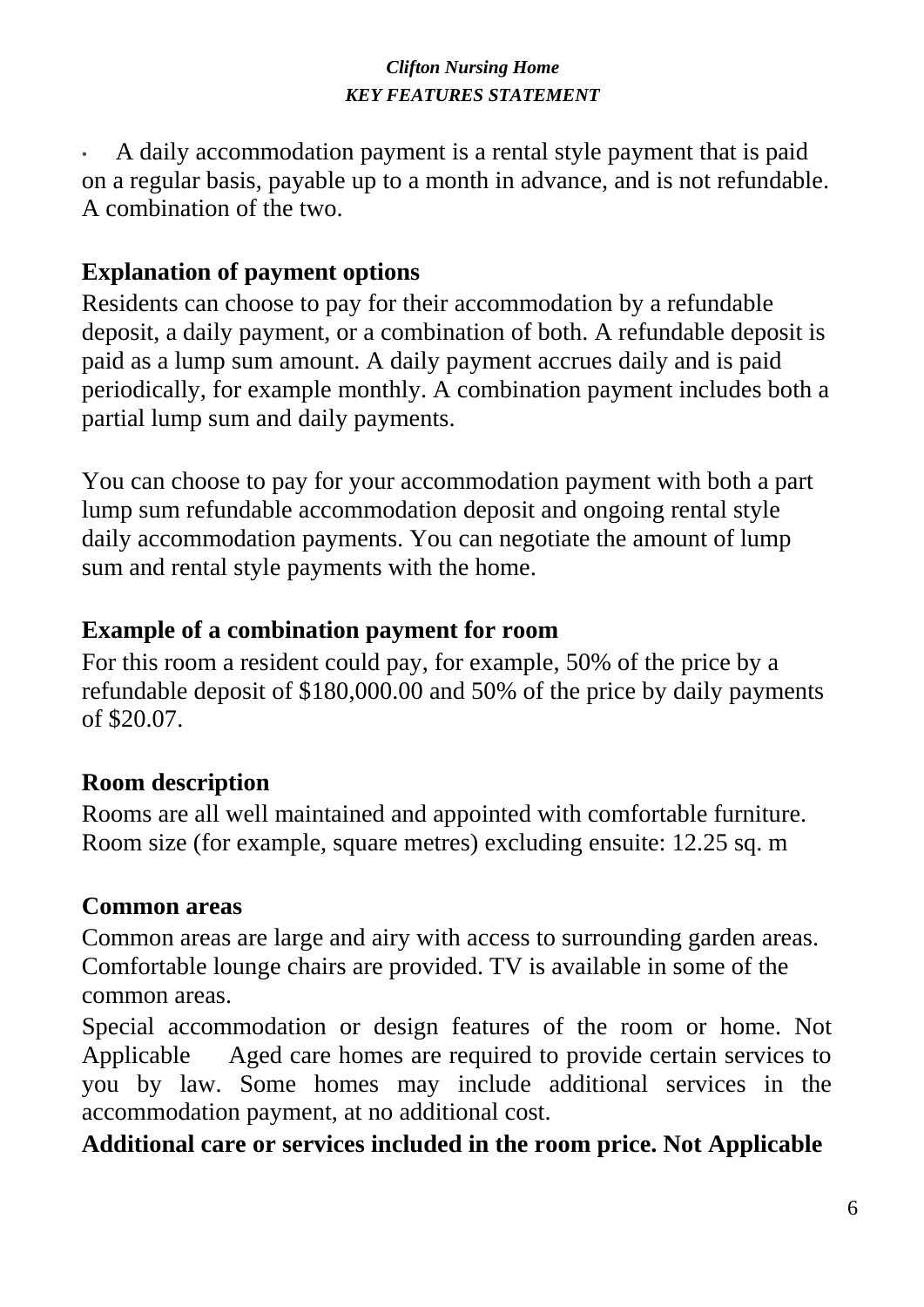Aged care homes may make additional services available to you at an additional cost (not included in the accommodation payment). These are optional and you may choose which, if any, additional services you receive.

### **Optional additional care or services not included in the room price, charged at extra cost. Not Applicable**

Extra service status is granted by the Department of Social Services and involves the provision of a higher standard of accommodation, food and services.

**Is this room offered on an extra service basis? No** 

| <b>Blue Single Room:</b>    | maximum refundable deposit \$360,000.00 or |
|-----------------------------|--------------------------------------------|
|                             | maximum daily payments of \$40.14.         |
| <b>Room name:</b>           | <b>Blue Single Room</b>                    |
| <b>Room type:</b>           | <b>Single Room + Shared Ensuite</b>        |
| <b>Maximum occupancy: 1</b> |                                            |

You can be asked by an aged care home to pay accommodation costs, this is called an 'accommodation payment'. The maximum room price is the maximum accommodation payment that you can be charged for the room. You can negotiate a lower amount with the home.

## **Maximum price for room**

The maximum price that you can be charged for this room is a refundable deposit of \$360,000.00 or daily payments of \$40.14 or a combination of both.

You have 28 days after entering a home to decide how you want to pay your accommodation payment. You can choose:

• A refundable accommodation deposit is a lump sum payment, the balance of which is refunded when you leave.

• A daily accommodation payment is a rental style payment that is paid on a regular basis, payable up to a month in advance, and is not refundable.

• A combination of the two.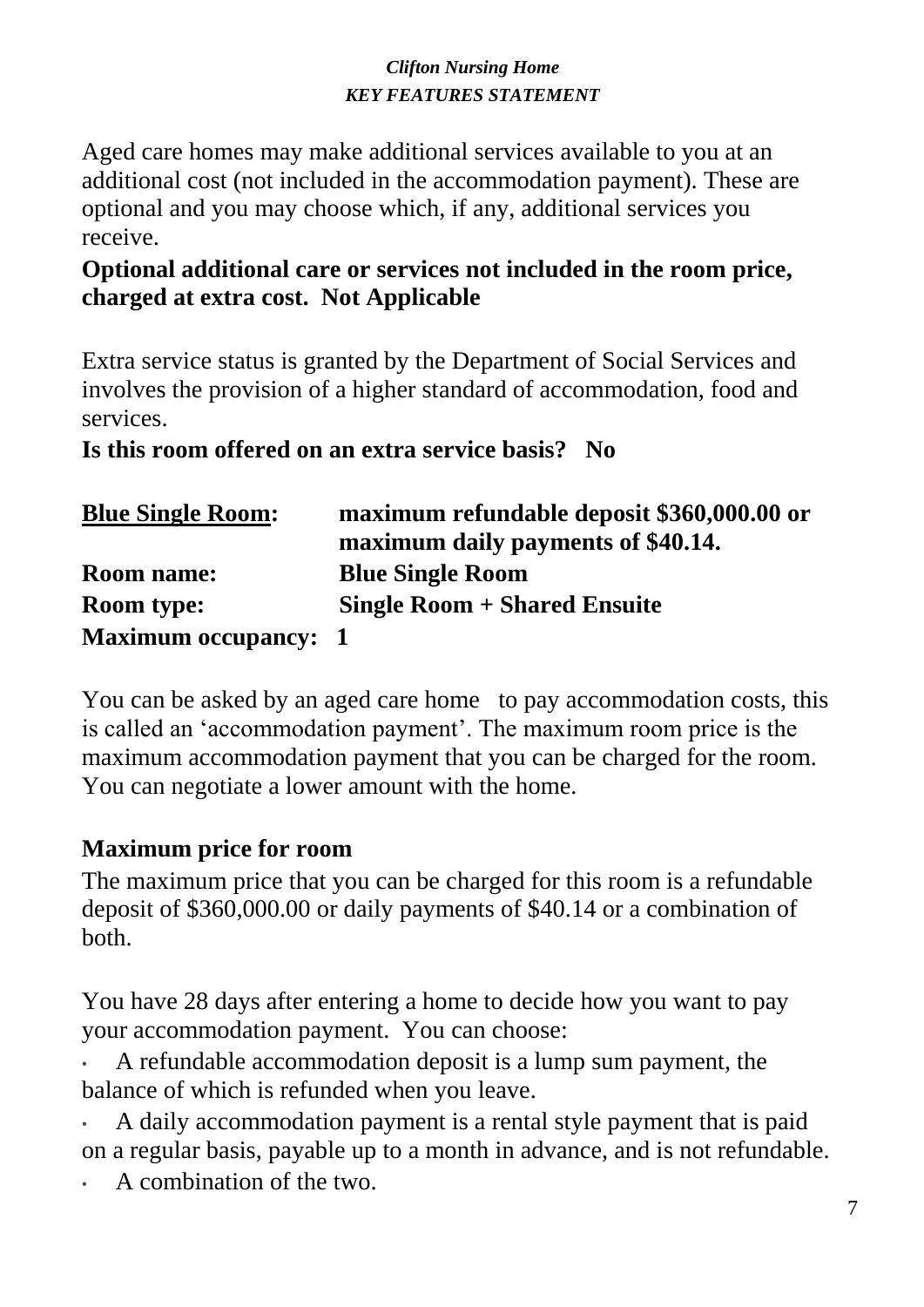## **Explanation of payment options**

Residents can choose to pay for their accommodation by a refundable deposit, a daily payment, or a combination of both. A refundable deposit is paid as a lump sum amount. A daily payment accrues daily and is paid periodically, for example monthly. A combination payment includes both a partial lump sum and daily payments.

You can choose to pay for your accommodation payment with both a part lump sum refundable accommodation deposit and ongoing rental style daily accommodation payments. You can negotiate the amount of lump sum and rental style payments with the home.

Example of a combination payment for room

For this room a resident could pay, for example, 50% of the price by a refundable deposit of \$180,000.00 and 50% of the price by daily payments of \$20.07.

## **Room description**

Rooms are all well maintained and appointed with comfortable furniture. Room size (for example, square metres) excluding ensuite: 20.25 sq. m

## **Common areas**

Common areas are large and airy with access to surrounding garden areas. Comfortable lounge chairs are provided. TV is available in some of the common areas.

## **Special accommodation or design features of the room or home. Not Applicable**

Aged care homes are required to provide certain services to you by law. Some homes may include additional services in the accommodation payment, at no additional cost.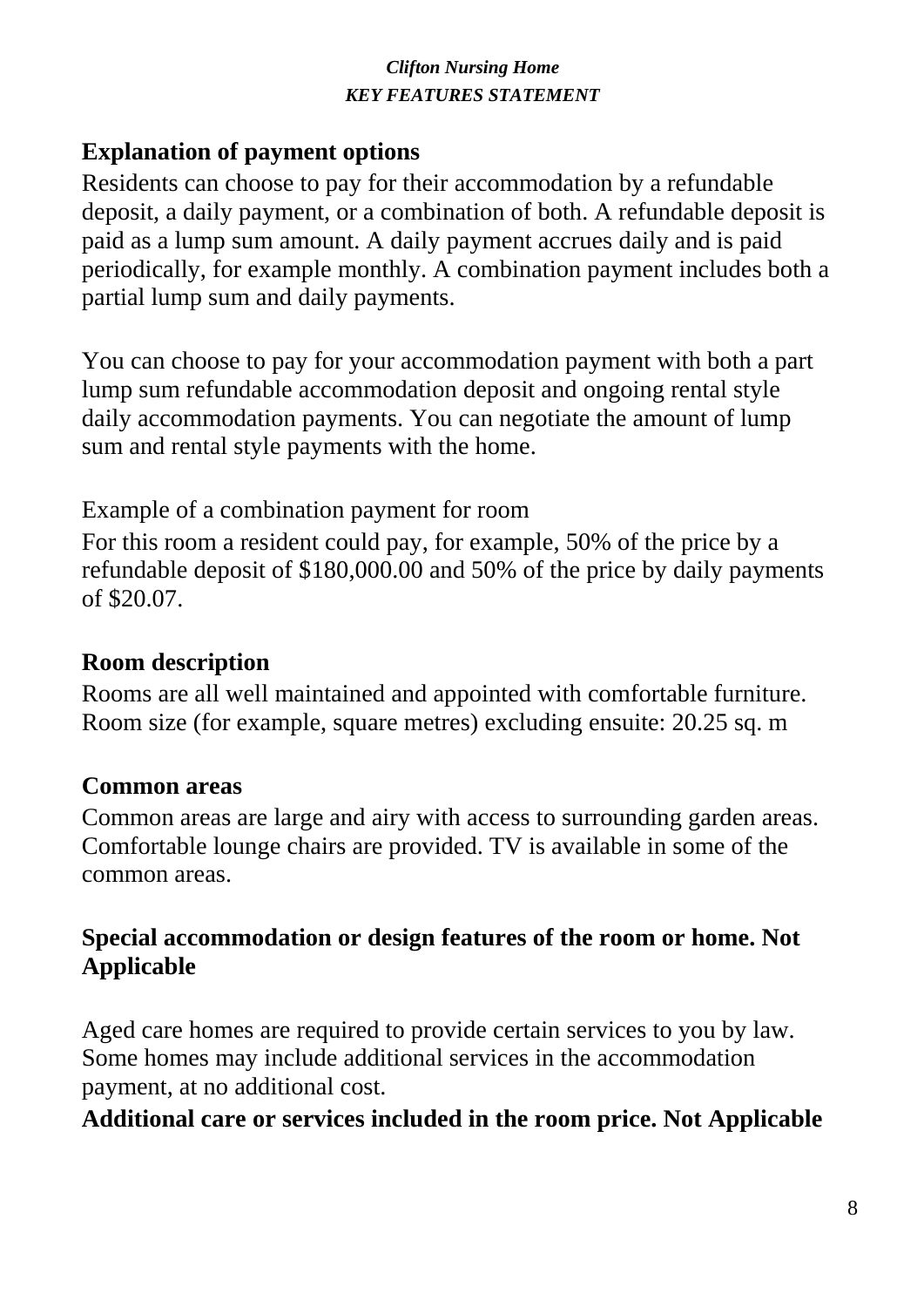Aged care homes may make additional services available to you at an additional cost (not included in the accommodation payment). These are optional and you may choose which, if any, additional services you receive.

## **Optional additional care or services not included in the room price, charged at extra cost. Not Applicable**

Extra service status is granted by the Department of Social Services and involves the provision of a higher standard of accommodation, food and services.

### **Is this room offered on an extra service basis? No**

# **Sunflower Lodge**

| <b>Single room</b>          | maximum refundable deposit \$360,000.00 or |
|-----------------------------|--------------------------------------------|
|                             | maximum daily payments of \$40.14.         |
| <b>Room name:</b>           | <b>Single Room</b>                         |
| <b>Room type:</b>           | <b>Single Room + Private Ensuite</b>       |
| <b>Maximum occupancy: 1</b> |                                            |

You can be asked by an aged care home to pay accommodation costs, this is called an 'accommodation payment'.

The maximum room price is the maximum accommodation payment that you can be charged for the room. You can negotiate a lower amount with the home.

## **Maximum price for room**

The maximum price that you can be charged for this room is a refundable deposit of \$360,000.00 or daily payments of \$40.14 or a combination of both. You have 28 days after entering a home to decide how you want to pay your accommodation payment. You can choose:

• A refundable accommodation deposit is a lump sum payment, the balance of which is refunded when you leave.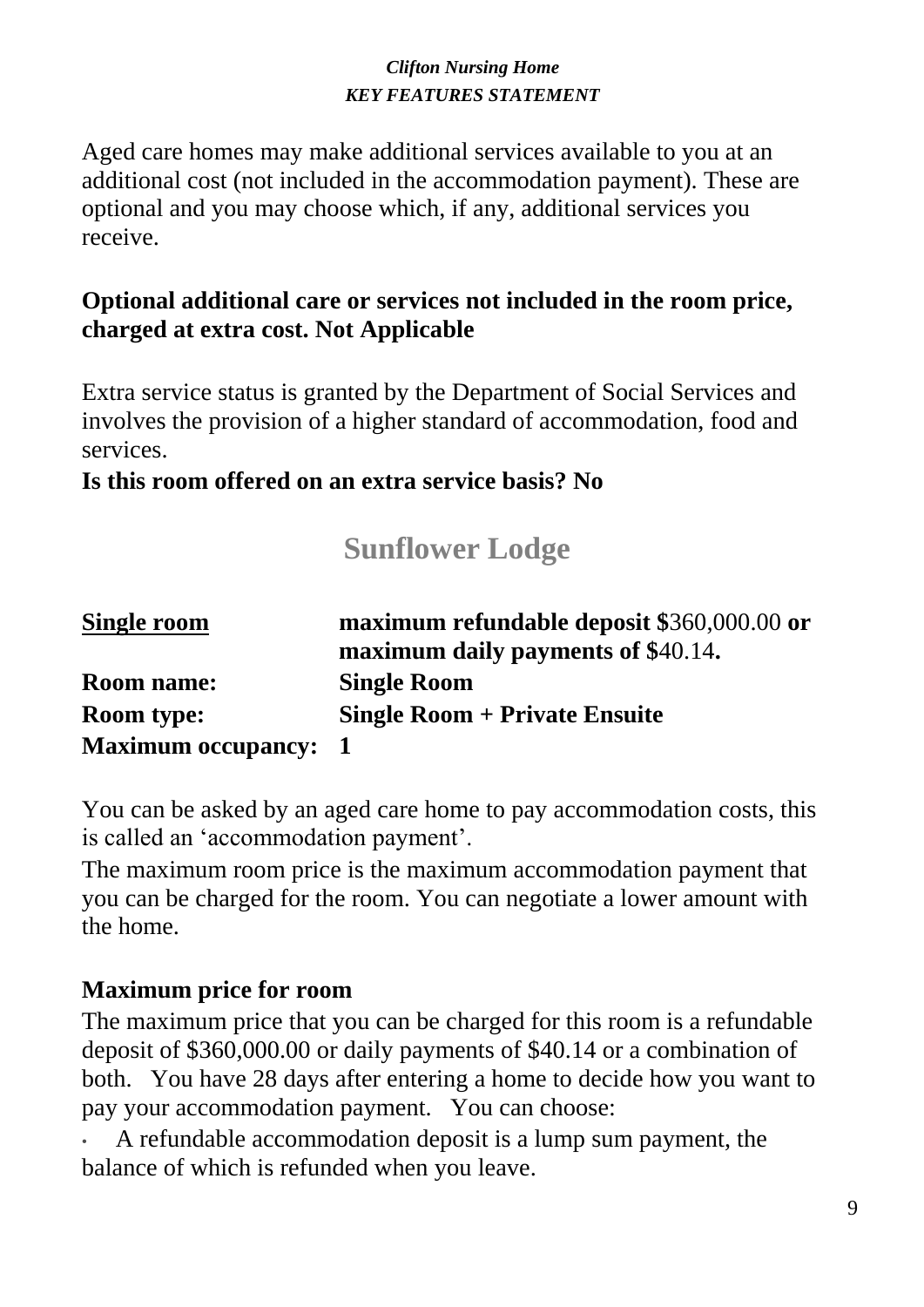• A daily accommodation payment is a rental style payment that is paid on a regular basis, payable up to a month in advance, and is not refundable. A combination of the two.

## **Explanation of payment options**

Residents can choose to pay for their accommodation by a refundable deposit, a daily payment, or a combination of both. A refundable deposit is paid as a lump sum amount. A daily payment accrues daily and is paid periodically, for example monthly. A combination payment includes both a partial lump sum and daily payments.

You can choose to pay for your accommodation payment with both a part lump sum refundable accommodation deposit and ongoing rental style daily accommodation payments. You can negotiate the amount of lump sum and rental style payments with the home.

Example of a combination payment for room

For this room a resident could pay, for example, 50% of the price by a refundable deposit of \$180,000.00 and 50% of the price by daily payments of \$20.07.

## **Room description**

Rooms are all well maintained and appointed with comfortable furniture. Room size (for example, square metres) excluding ensuite: 12.25 sq. m

## **Common areas**

Common areas are large and airy with access to surrounding garden areas. Comfortable lounge chairs are provided. TV is available in some of the common areas.

Special accommodation or design features of the room or home. Not Applicable Aged care homes are required to provide certain services to you by law. Some homes may include additional services in the accommodation payment, at no additional cost.